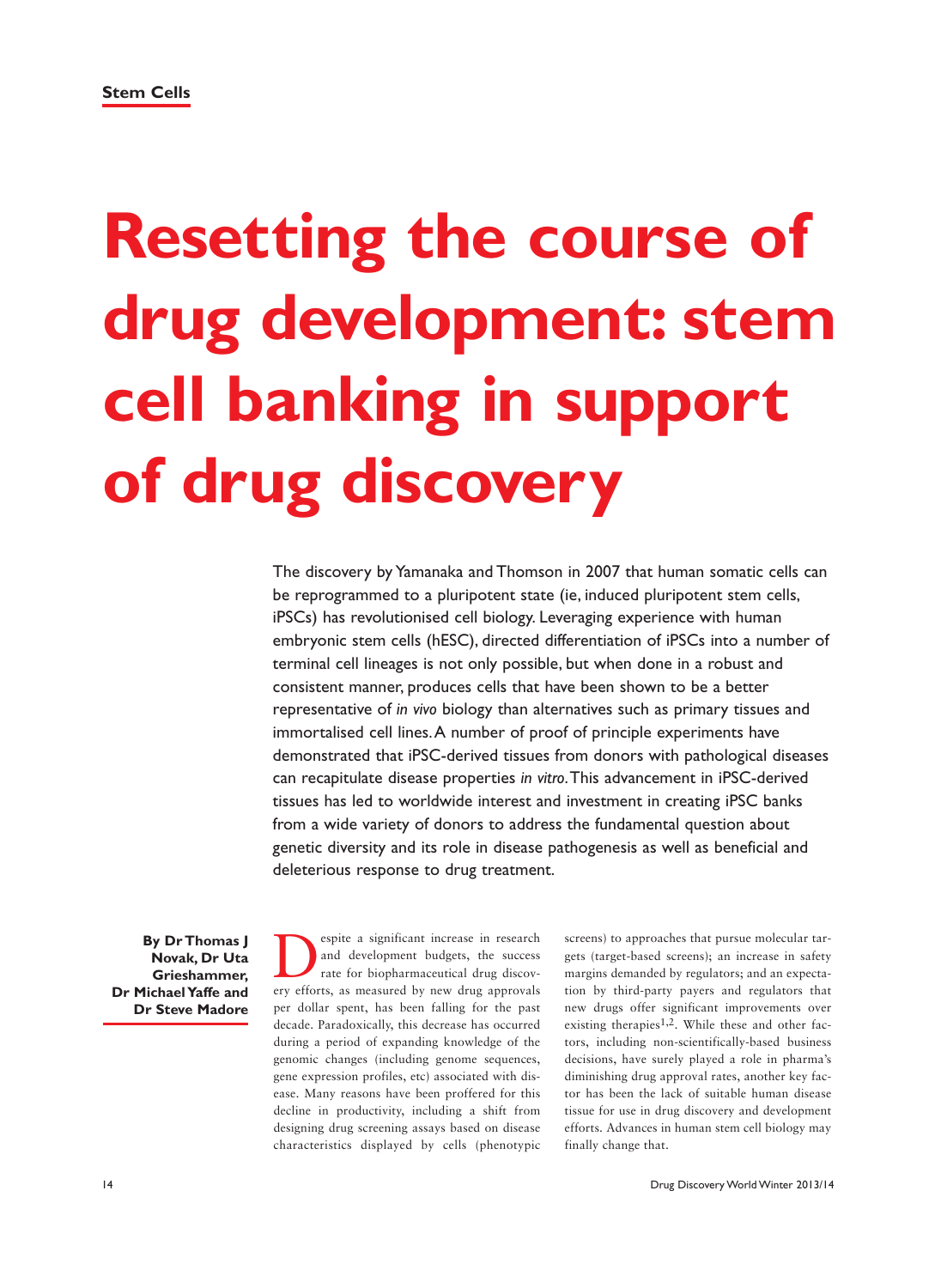

A robust differentiation protocol that results in a consistent supply of biologically-relevant human cortical neurons (iCell® Neurons; Cellular Dynamics International) was developed and is now being used with patient-derived iPSC lines to produce functional neurons for modelling diseases

For years, drug hunters and those studying human disease biology have had to make do with surrogates for authentic human cells. Commonly used stand-ins such as immortalised cell lines or primary animal cells often represent a poor substitute for true human biology. In the case of immortalised cell lines, the molecular changes ('transformation') that render them immortal usually cause significant alterations to their biological functionality as well. Also, it is easier to transform actively dividing cells than non-dividing cells. Therefore, many cell types of interest, such as neurons, are difficult to convert to useful cell lines. Primary human tissue and cadaveric tissue, while authentic human cells, pose even greater challenges, not least of which is low availability. Primary human tissue, such as peripheral blood, from live donors can be a good source of some cell types, but many cell types cannot be collected for medical and ethical reasons. In addition, variables such as postmortem interval (time between death and tissue harvest) for cadaveric tissue adversely affects sample quality and reproducibility.

In an attempt to surmount these challenges, the pharmaceutical industry embraced target-based screening in the early to mid-1990s. In this model, human genes encoding protein targets of interest were expressed in easily grown cell lines such as HEK or CHO, and these recombinant cell lines were used for high-throughput compound screening and lead optimisation<sup>3</sup>. The high efficiency of this approach also enabled the use of larger compound libraries than before, increasing the chances of identifying active compounds. The results were often highly potent and selective compounds affecting the function of the protein target under investigation; unfortunately, many of these candidates failed in the clinic, and a recent review of new drug approvals in the 10-year period from 1999-2008 has shown that phenotypic screens were more likely to lead to a new medicine than target-based screens4.

There are several reasons why this might happen. First, the target may not play as important a role in human disease as was previously thought. In spite of the tremendous increase in our understanding of disease biology, most complex (ie, multigenic) disorders are exceedingly complicated in biological terms and may not respond well to single points of intervention. In particular, unlike Mendelian disorders, many of the complex diseases that pharmaceutical companies are interested in treating appear to be caused by small contributions from many genes. In this scenario, no single

### **References**

**1** Pammoli, F, Magazzini, L and Riccaboni, M (2011). The productivity crisis in pharmaceutical R&D. Nat Rev Drug Discov 10(6):428-438. **2** Paul, SM, Mytelka, DS, Dunwiddie, CT, Persinger, CC, Munos, BH, Lindborg, SR and Schacht, AL (2010). How to improve R&D productivity: the pharmaceutical industry's grand challenge. Nat Rev Drug Discov 9(3):203-214. **3** Walters, WP and Namchuk, M (2003). Designing screens: how to make your hits a hit. Nat Rev Drug Discov

2(4):259-266. **4** Swinney, DC and Anthony, J (2011). How were new medicines discovered? Nat Rev Drug Discov 10(7):507-519. **5** An, WF, Bowlby, MR, Betty, M, Cao, J, Ling, HP, Mendoza, G, Hinson, JW, Mattsson, KI, Strassle, BW, Trimmer, JS and Rhodes, KJ (2000). Modulation of A-type potassium channels by a family of calcium sensors. Nature 403(6769):553-556. **6** Grskovic, M, Javaherian, A, Strulovici, B and Daley, GQ (2011). Induced pluripotent stem cells- opportunities for disease modelling and drug discovery. Nat Rev Drug Discov 10(12):915-929. **7** Merkle, T and Eggan, K (2013). Modeling human disease with pluripotent stem cells: from genome association to function. Cell Stem Cell 12(6):656-668.

**8** Thomson, JA, Itskovitz-Eldor, J, Shapiro, SS, Waknitz, MA, Swiergiel, JJ, Marshall, VS and Jones, JM (1998). Embryonic stem cell lines derived from human blastocysts. Science 282(5391):1145-1147. **9** Takahashi, K and Yamanaka, S (2006). Induction of pluripotent stem cells from mouse embryonic and adult fibroblast cultures by defined factors. Cell 126(4):663-676. **10** Takahashi, K, Tanabe, K, Ohnuki, M, Narita, M, Ichisaka, T, Tomoda, T and Yamanaka, S (2007). Induction of pluripotent stem cells from adult human fibroblasts by defined factors. Cell 131(5):861-872.

Continued on page 19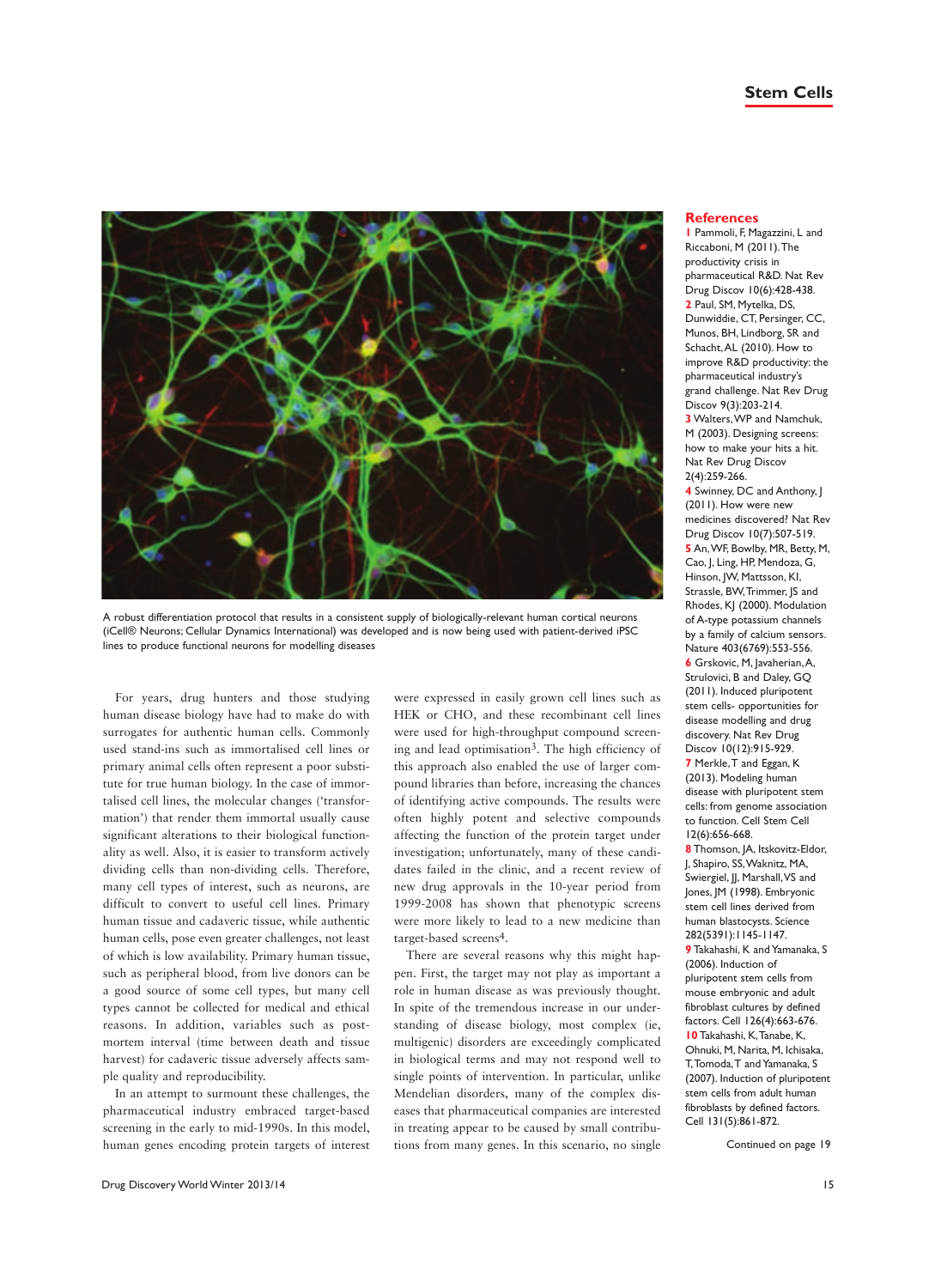Originally the four reprogramming genes were introduced into adult cells by use of an integrating lentivirus vector. Although efficient, this method results in permanent genomic alterations at the site of viral insertion. These insertions can affect the behaviour of the resulting iPSC lines and some may even cause tumour formation *in vivo*. The CIRM Human iPSC Initiative chose to use non-integrating episomal vectors to reprogramme adult cells in order to avoid these potentially confounding problems. Note that other non-integrating methods exist as well (eg, using mRNAs encoding the reprogramming factors or the recombinant proteins themselves. Sendai virus is another vector gaining popularity)

gene may play an important enough role that its modulation will have a clinically significant impact. Second, different cell types express overlapping but distinct sets of proteins, which interact in specific, but often unpredictable, ways. Screening a molecular target that is normally active in neurons in a non-neuronal cell type removes it from its native context, and in this non-native environment the target may not demonstrate normal function<sup>5</sup>. Hits that seem promising in such contrived systems may fail to work as expected *in vivo*, when the target protein needs to be perturbed in its native cellular milieu.

Fortunately, exciting advances in human stem cell biology are poised to address many of these problems. The ability to generate fully functional human cells from stem cells opens up new possibilities for drug discovery and development campaigns and holds the promise of improving the selection of clinically relevant drug candidates. A major contributor to that effort will be the collection of a large number of donor samples (blood or fibroblasts) that can be used to generate patientspecific iPSC lines<sup>6,7</sup>.

# **iPSC potential energises discovery process**

Human embryonic stem cells (hESCs) were first isolated in 1998 by Dr James Thomson<sup>8</sup>. These cells display the hallmarks of pluripotent stem cells as they have unlimited capacity for expansion and in principle can generate every cell type in the human body.

Efforts to understand the molecular basis of

pluripotency led to the startling discovery by Yamanaka and colleagues in 2006 that the introduction of a four-gene cocktail (Oct4, Klf4, Sox2, c-Myc) into mouse fibroblasts reprogrammed them into pluripotent stem cells<sup>9</sup>. The production of these so-called induced pluripotent stem cells (iPSCs) set off a frenzy of activity and in 2007 both Yamanaka (who would win a Nobel Prize in 2012 for his discovery) and Thomson announced the successful reprogramming of human fibroblasts<sup>10,11</sup>. Progress came swiftly and today reprogramming of numerous human adult cell types to iPSCs is a well-established technique.

The reasons iPSC technology has so energised the scientific community are two-fold. First, the use of adult skin fibroblasts or peripheral blood cells as the starting material for reprogramming makes it less controversial, removing the social and political objections that accompanied hESC research. Second, while hESCs and iPSCs both have the potential to differentiate into any cell in the body, the latter possess the substantial advantage that they can be derived from adults with any disease of interest. So-called 'patient-specific' iPSC lines were first reported in 2008 by the laboratories of George Daley and Kevin Eggan at Harvard. Daley's lab generated iPSC lines from donors with a variety of Mendelian and complex (multigenic) disorders12. Eggan's lab not only generated patient-specific iPSC lines from two elderly sisters with Amyotrophic Lateral Sclerosis (ALS), they also differentiated them into spinal motor neurons, the cells that are affected in ALS13. Since then, iPSC lines have been generated from individuals

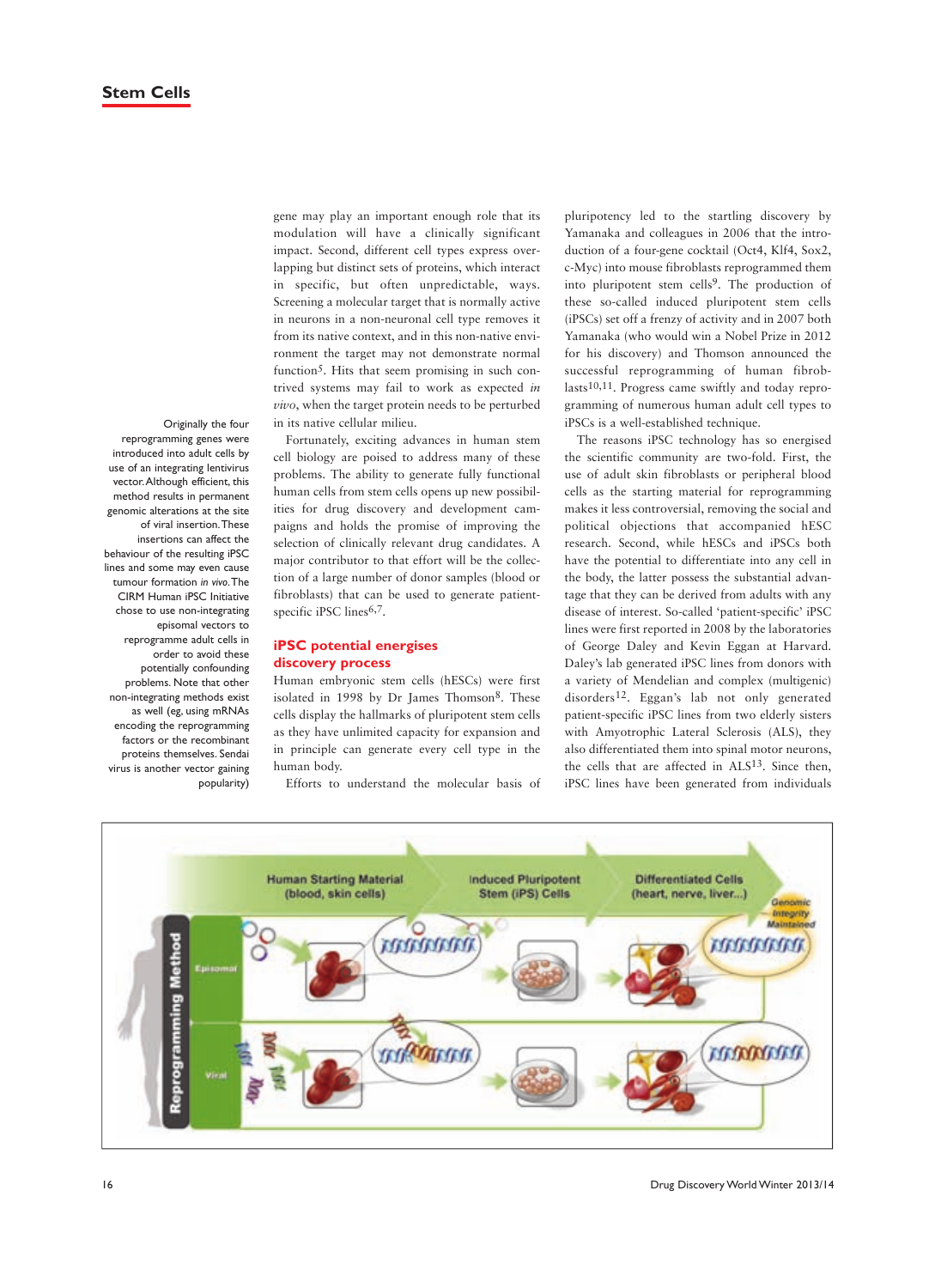# **Stem Cells**

Table 1. Large-scale banks of patient-specific iPSC lines that are completed, in development, or anticipated<sup>1</sup>

| <b>SPONSOR</b>                                                       | <b>APPROXIMATE # DONORS<sup>2</sup></b> | <b>DISEASES</b>                                                                                                                                                                                                                                        |
|----------------------------------------------------------------------|-----------------------------------------|--------------------------------------------------------------------------------------------------------------------------------------------------------------------------------------------------------------------------------------------------------|
| California Institute for Regenerative Medicine<br>(CIRM)             | 3,000                                   | Alzheimer's Disease; Idiopathic Pulmonary<br>Fibrosis; Idiopathic Familial Dilated<br>Cardiomyopathy; Blinding diseases; Infantile<br>epilepsy; Cerebral Palsy; Viral hepatitis; Non-<br>alcoholic steatohepatitis; Autism spectrum<br>disorders (ASD) |
| UK Human iPSC Initiative ('HipSci')                                  | 1,000                                   | Unknown; many will be chosen for genetic<br>diversity                                                                                                                                                                                                  |
| <b>StemBANCC</b>                                                     | 500                                     | Diabetes and diseases of PNS/CNS; also some<br>donors with specific drug responses                                                                                                                                                                     |
| Michael   Fox Foundation                                             | 700                                     | Parkinson's Disease (PD)                                                                                                                                                                                                                               |
| US National Institute of Mental Health                               | 500                                     | Schizophrenia; Bipolar Disorder; ASD                                                                                                                                                                                                                   |
| Framingham Heart Study and Harvard Stem<br>Cell Institute            | 400                                     | Heart Attack; Stroke; Diabetes                                                                                                                                                                                                                         |
| Personal Genome Project                                              | 300-400                                 | Unknown                                                                                                                                                                                                                                                |
| NIH Undiagnosed Disease Program & NY Stem<br>Cell Foundation         | 100                                     | Undiagnosed and rare diseases                                                                                                                                                                                                                          |
| US National Institute of Neurological Disorders<br>and Stroke & CIRM | 10-20 each                              | Huntington's Disease; PD; Amyotrophic Lateral<br><b>Sclerosis</b>                                                                                                                                                                                      |
| US NIH                                                               | 10-20,000                               | Wide-ranging (this number reflects cumulative<br>activities funded by NIH)                                                                                                                                                                             |
| Guangzhou Institutes of Biomedicine & Health<br>(China)              | 10-100,000                              | Wide-ranging                                                                                                                                                                                                                                           |

<sup>1</sup> Except for the US NIH row, this table focuses on large collaborative efforts to generate patient-specific iPSC lines, usually focused on one or a few diseases. It does not include the thousands of lines that are being generated in academic and industry labs around the world.

<sup>2</sup> Note that most banks plan on generating multiple iPSC clones per donor. Also, the donor pool usually contains a number of matched control samples. For example, the CIRM project is generating three clones per donor and is collecting ~2,400 disease samples and ~600 controls. This is typical.

> with dozens of diseases<sup>6</sup>. In fact, the potential of these cells is so great that numerous worldwide efforts have been launched to build large banks of patient-derived iPSC lines (**Table 1**). Some banks are also collecting samples based not on disease status, but rather to address the issue of genetic diversity in the human population. Both should prove useful to improving drug development.

> Patient-specific iPSC lines have significant potential in drug discovery. Not only are these cells human, they are massively expandable. Additionally, if they express disease characteristics upon differentiation to the affected cell type, they can be easily employed for compound screens to identify potential drugs that normalise function or to better understand disease progression and/or

pathophysiology. Patient-specific iPSC lines thus provide a means to run phenotypic screens in an authentic context of diseased human cells. Further, a collection of genetically diverse iPSC lines provides a means to test the safety of compounds in a more relevant system, representing the genetic diversity of future patient populations, before committing to clinical development. Both examples are discussed below.

### **iPSC utility in action**

A 2011 review lists more than 50 diseases for which hESC or iPSC lines have been developed, although not all have been well characterised<sup>6</sup>. This is remarkable progress considering the first patient-specific lines were not isolated until 2008,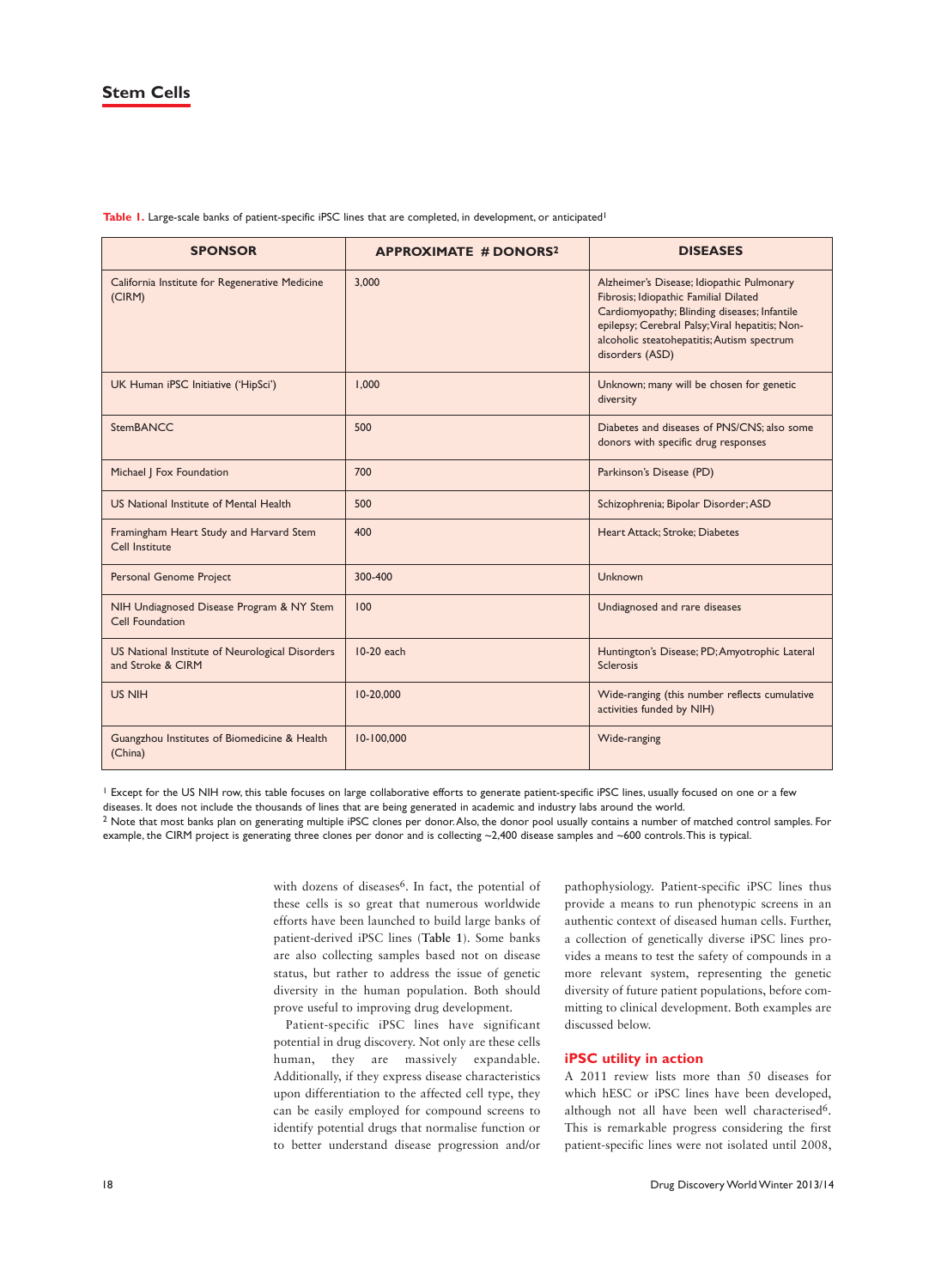# **Stem Cells**

and it highlights the excitement and energy generated by reprogramming technology. A few examples should serve to illustrate the utility of patientderived lines.

l Individuals with mutations in any of several ion channels show abnormal electrocardiograms and are at risk of developing fatal arrhythmias (Long QT Syndrome [LQTS]). Over a dozen genes have been implicated in LQTS and several patientderived lines have been differentiated into cardiomyocytes and studied using electrophysiology14,15. These mutant cardiomyocytes accurately recapitulate the aberrant cardiac function seen in patients and thus are useful models for discovering drugs that normalise function.

l Spinal muscular atrophy (SMA) is a disease that results in premature loss of spinal motor neurons and is usually fatal by age 10 (some less severe and adult-onset forms affect mobility but not life expectancy). The severe forms have no known treatment and are due to mutations in the Survival of Motor Neuron gene, SMN1. iPSC lines derived from SMA patients can be differentiated into spinal motor neurons which are less healthy and die faster than wild-type motor neurons<sup>16</sup>. They have also been used in a small compound screen to identify potential drugs that prolong the half-life of SMN1.

l Alzheimer's disease (AD) is a disease with an increasing prevalence and limited treatment options. Animal models have not led to the development of a new drug since the approval of memantine (Namenda) in 2002 (Europe; 2003 US). Several groups have used AD-derived iPSC lines (from both sporadic and familial cases) to generate neurons. There were no reported electrophysiological differences between any of the neurons; however, familial AD neurons typically show increased A $\beta$  and phospho-tau production<sup>17</sup>. This is not surprising given that the familial lines possess amplified copies of the APP gene that gives rise to Aβ. AD neurons also demonstrated endoplasmic reticulum and oxidative stress that was variably relieved by docosahexaenoic acid, an omega-3 fatty acid that has been clinically evaluated in AD patients18.

l Lastly, it should be noted that patient-specific iPSC lines are not the only ones with value. Cardiomyocytes derived from iPSCs from a normal individual have been used to test drug candidates for cardiotoxicity and proarrhythmogenic activity19,20 and many pharmaceutical companies are now including the results from such preclinical assessments in their regulatory filings. Further, the FDA is examining ways in which iPSC-derived cardiomyocytes can be used in a Comprehensive *Invitro* Proarrhythmia Assay (CIPA) to mitigate and/or obviate the need for the clinical thorough QT study. Current *in vitro* and *in vivo* regulatory guidelines call for cardiovascular/proarrhythmia risk to be assessed through blockade of the cardiac ion channel, hERG and/or a thorough QT study in humans (ICH documents S7b and E14, respectively). While these assays have been effective in reducing the risk of drug-induced cardiac arrhythmia, they are becoming increasingly recognised by some as overly sensitive and lacking in predictivity, thus beneficial drugs are being unnecessarily scuttled before they reach the clinic or market due to false positive results. Currently the Agency, through organisations such the Health and Environmental Safety Institute (HESI) and the Cardiac Safety Research Consortium (CSRC), is examining ways in which the native biology of iPSC-derived cardiomyocytes can be leveraged to increase the predictivity of the regulatory guidelines<sup>21</sup>. Thus, the field is seeing an amazing and concurrent adoption of iPSC technology by both pharmaceutical and regulatory agencies.

As more cell types become available (hepatocytes, in particular) they are likely to be increasingly used in preclinical assessments of toxicity. For example, hepatocytes from genetically diverse individuals (normal or diseased) can be used to evaluate metabolic differences prior to entering the clinic. Likewise, clinical drug candidates can be ranked based on efficacy shown on a panel of genetically diverse patient-specific cell lines. The ability to conduct *in vitro* 'clinical' trials may be the most important benefit of iPSC technology.

## **iPSC banking: opportunities and challenges**

Although banks of patient-specific lines hold great promise for the future of drug discovery, their use does not come without significant challenges. First, whatever iPSC-derived differentiated cells one chooses to use must be made to stringent specifications and perform reproducibly from batch to batch. As with all new technologies, as the commercial opportunities in this space increase, more and more companies will step in to fill the need. In time, these cells will become a commodity rather than an exotic research reagent. However, even rigorously manufactured cells are of little use unless their expected disease characteristics can be well established. This is where the large-scale banking initiatives listed in **Table 1** will play an important Continued from page 15

**11** Yu, J, Vodyanik, MA, Smuga-Otto, K, Antosiewicz-Bourget, J, Frane, JL, Tian, S, Nie, J, Jonsdottir, GA, Ruotti, V, Stewart, R, Slukvin, II and Thomson, JA (2007). Induced pluripotent stem cell lines derived from human somatic cells. Science 318(5858): 1917-1920. **12** Park, IH, Arora, N, Huo, H, Maherali, N, Ahfeldt, T, Shimamura, A, Lensch, MW, Cowan, C, Hochedlinger, K and Daley, GQ (2008). Diseasespecific induced pluripotent stem cells. Cell 134(5):877-886. **13** Dimos, JT, Rodolfa, KT, Niakan, KK, Weisenthal, LM, Mitsumoto, H, Chung, W, Croft, GF, Saphier, G, Leibel, R, Goland, R, Wichterle, H, Henderson, CK and Eggan, K (2008). Induced pluripotent stem cells generated from patients with ALS can be differentiated into motor neurons. Science 321(5893):1218-1221. **14** Moretti, A, Bellin, M, Welling, A et al (2010). Patientspecific induced pluripotent stem-cell models for long-QT syndrome. N Engl J Med 363(15):1397-1409. **15** Itzhaki, I, Maizels, L, Huber, I, Zwi-Dantsis, L, Caspi, O, Winterstern, A, Feldman, O, Gepstein, A, Arbel, G, Hammerman, H, Boulos, M and Gepstein, L (2011). Modelling the long QT syndrome with induced pluripotent stem cells. Nature 471(7337):225-229. **16** Ebert, AD, Yu, J, Rose, FF, Mattis, VB, Lorson, CL, Thomson, JA and Svendsen, CN (2009). Induced pluripotent stem cells from a spinal muscular atrophy patient. Nature 457(7227):277-280. **17** Israel, MA, Yuan, SH, Bardy, C, Reyna, SM, Mu, Y, Herrera, C, Hefferan, MP, Van Gorp, S, Nazor, KL, Boscolo, FS, Carson, CT, Laurent, LC, Marsala, M, Gage, FH, Remes, AM, Koo, EH and Goldstein, LS (2012). Probing sporadic and familial Alzheimer's disease using induced pluripotent stem cells. Nature 482(7384):216-220.

Continued on page 21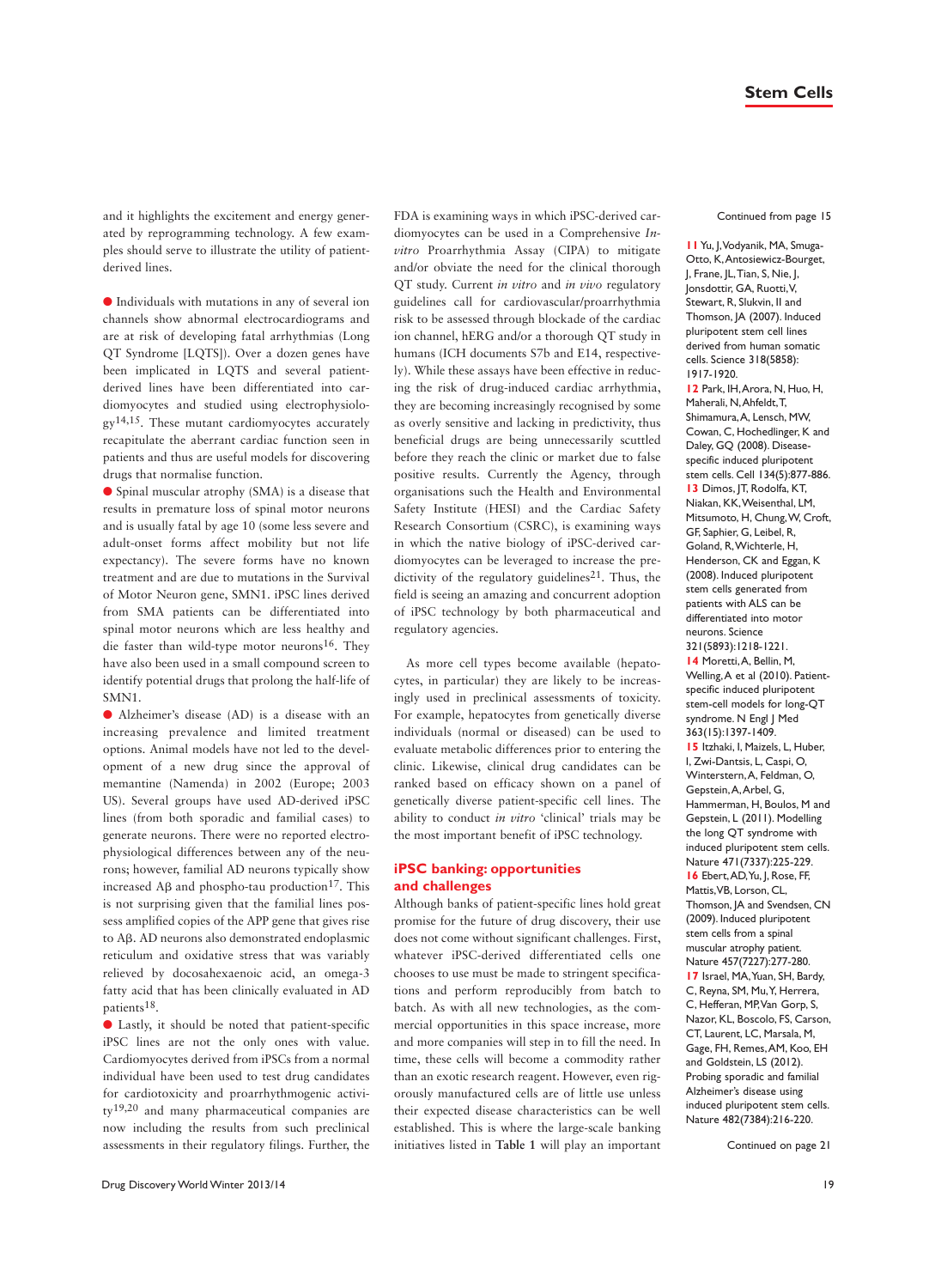

Large-scale iPSC banks can transform drug discovery by providing fully functioning human cells from numerous genetic and disease backgrounds. Donors can be chosen by various criteria, for example, HLA haplotype, the results of genomewide association studies (GWAS), the presence or absence of a particular disease, ethnicity, etc. The efficacy and safety of candidate drug molecules can then be assessed on cells derived from individuals likely to be recruited into that particular clinical trial. The results from such *in vitro* 'clinical trials' may allow tailored recruitment of those individuals most likely to benefit from the drug, thereby increasing the likelihood of a successful trial while also saving time and money.

role. The sponsors of these banks recognise that high quality clinical data must accompany each patient-derived iPSC line. Without such records it will not be possible to decide which lines to study, since even the most well-funded labs can examine only a fraction of the lines that will be generated. In some cases, additional genetic and genomic information will also need to be collected. For example, information regarding the status of known disease-causing or -modifying genes or chromosomal abnormalities will in many cases prove decisive in choosing lines for further study. Unless this data is collected and made available by the banks, this effort will fail to realise its potential. It would also be helpful if informed consent forms allowed for follow up contact with donors, including the collection of medical data that has emerged since the tissue collection occurred. Knowing which donors with a particular disease showed accelerated progression or enhanced survival would be enormously useful.

Large-scale iPSC banks will also make a significant contribution by standardising methodology. Although differentiated cells such as fibroblasts and blood can be reprogrammed to pluripotency by the introduction of a small number of genes, there are numerous methods for accomplishing that. The earliest reprogramming efforts utilised lentiviruses as gene vectors but these viruses integrate into the cells chromosomes, potentially altering cell behaviour. More recently, a number of nonintegrating methods have been developed, and current banking efforts are committed to using these approaches to avoid chromosomal alterations as a confounding factor in cell behaviour<sup>22</sup>. Further, technological improvements now allow iPSCs to be grown without mouse feeder cells and in simpler media containing only human proteins23.

Even assuming that the iPSC banks meet the challenges outlined above, it should not be assumed that drug discovery will immediately enter a new golden age of productivity. Several challenges exist in fully exploiting this technology. First, not all diseases are cell autonomous; that is, not all mutations exert their direct effects in the cell types that present with the disease characteristic. One well-characterised example of this phenomenon is Amyotrophic Lateral Sclerosis, or Lou Gehrig's disease, a devastating disorder in which spinal motor neurons begin to atrophy and die, with patient death usually occurring within a few years of diagnosis. In general, neurons generated from ALSderived iPSC lines look healthy and function normally. Only when cultured in the presence of ALSderived astrocytes (neuronal support cells) do the neurons die24. In fact, ALS-derived astrocytes also kill spinal motor neurons from normal individuals. In this case the interacting cell types have been identified, but this interplay between cell types may prove a challenge for other diseases. In some cases the interacting cell(s) may be known, but cannot yet be generated from stem cells due to the absence of a useful differentiation protocol.

Another reason that some diseases will be more difficult to model *in vitro* than others is that many complex diseases have both a genetic and an environmental component, the latter often completely unknown. An additional component of many diseases is time. Will it be possible to model diseases of ageing such as sporadic Alzheimer's Disease (AD), for example, without culturing cells for decades? Some early research suggests this will not be the case  $17,18$ , but in this example very few sporadic AD lines have been studied. This leads to the next challenge – how many patient-specific lines should be studied in order to have a high level of